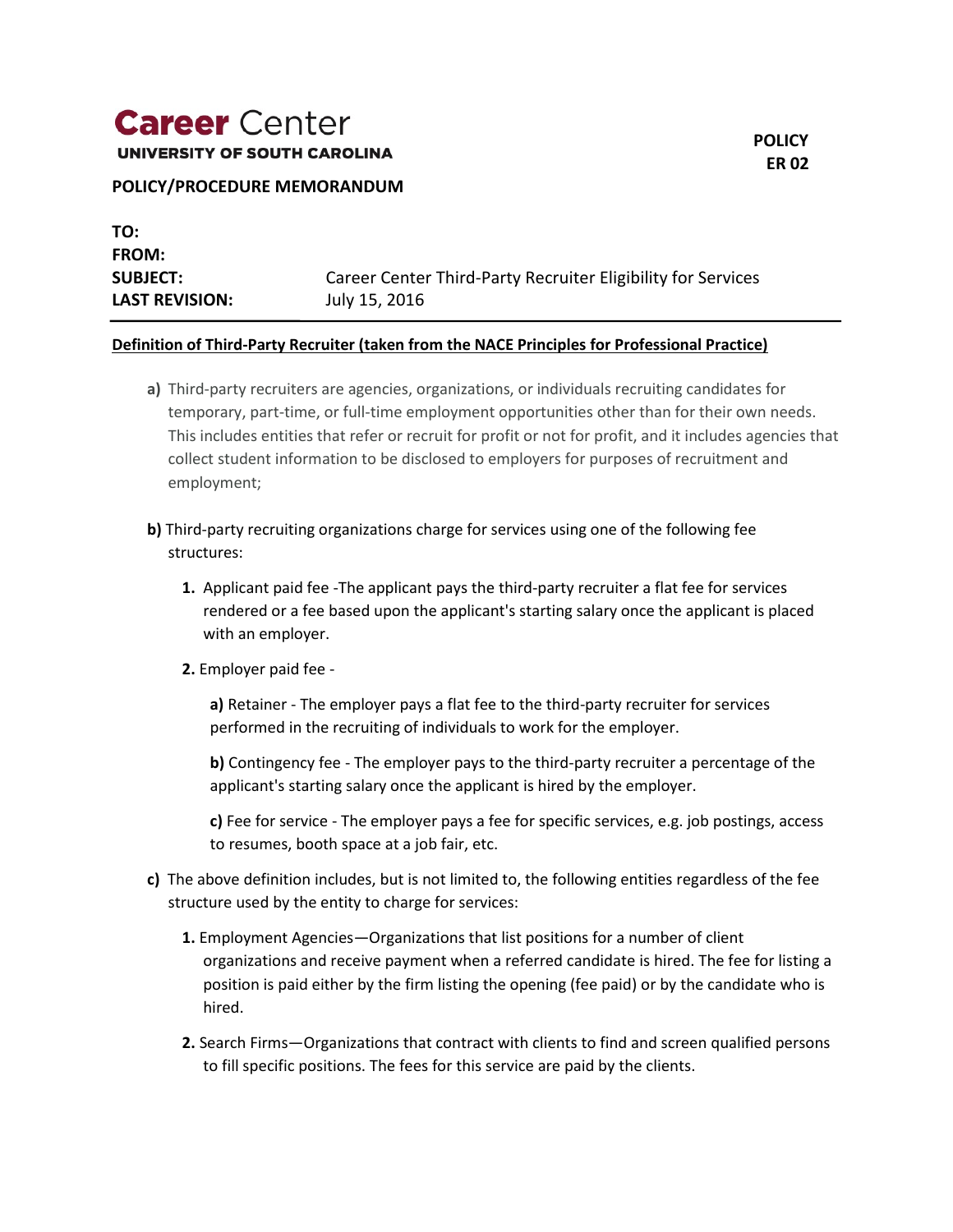- **3.** Contract Recruiter—Organizations that contract with an employer to act as the employer's agent in the recruiting and employment function.
- **4.** Online Job Posting or Resume Referral Services—For-profit or commercial organizations that collect data on job seekers and display job opportunities to which job seekers may apply. The data collected on job seekers are sent to prospective employers. Fees for using the services may exist for the employer, school, or job seeker.
- **d)** Temporary Agencies or Staffing Services—Temporary agencies or staffing services are employers, not third-party recruiters, and will be expected to comply with the professional practice principles set forth for employer professionals. These are organizations that contract to provide individuals qualified to perform specific tasks or complete specific projects for a client organization. Individuals perform work at the client organization, but are employed and paid by the agency.
- **e)** Outsourcing Contractors or Leasing Agencies—Outsourcing contractors or leasing agencies are employers, not third-party recruiters, and will be expected to comply with the professional practice principles set forth for employer professionals. These are organizations that contract with client organizations to provide a specific functional area that the organization no longer desires to perform, such as accounting, technology services, human resources, cafeteria services, etc. Individuals hired by the outsourcing or leasing firm are paid and supervised by the firm, even though they work on the client organization's premises.
- **f)** In most cases temporary agencies, staffing services, outsourcing contractors, or leasing firms will be treated as employers. However, should these firms actually recruit individuals to be employees of another organization, then the third-party professional practice principles shall apply.

## **Third-Party Recruiter Policy**

Upon creating a Handshake account, employer contacts will be prompted to review, and agree to adhere to, the NACE Principles for Professional Practice, (which includes the complete NACE Principles for Third-Party Recruiters).

Third party recruiters\* are expected to disclose to applicants the name(s) of client(s) that the third party recruiter is representing and to whom the applicant's credentials will be disclosed. Third party recruiters are prohibited from reviewing resumes for or interviewing candidates for one client and then referring candidates to additional clients without first providing both the Career Center and the candidate(s) the name of the additional client(s).

*\* Online job posting or resume referral services are prohibited from using Career Center services for their clients, but may do so if hiring internally.*